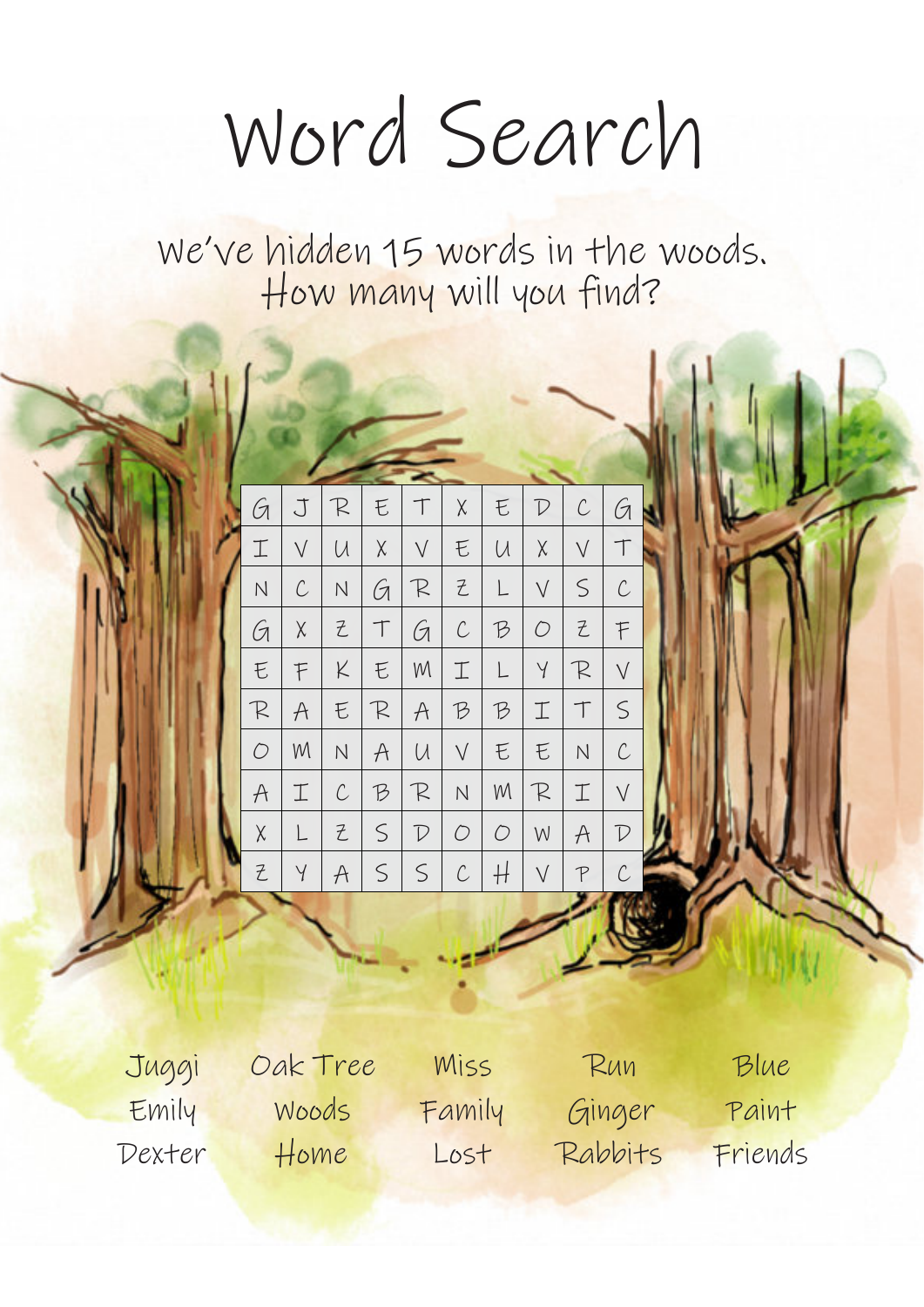## Spot the Difference

Can you find the 5 differences between these two pictures?

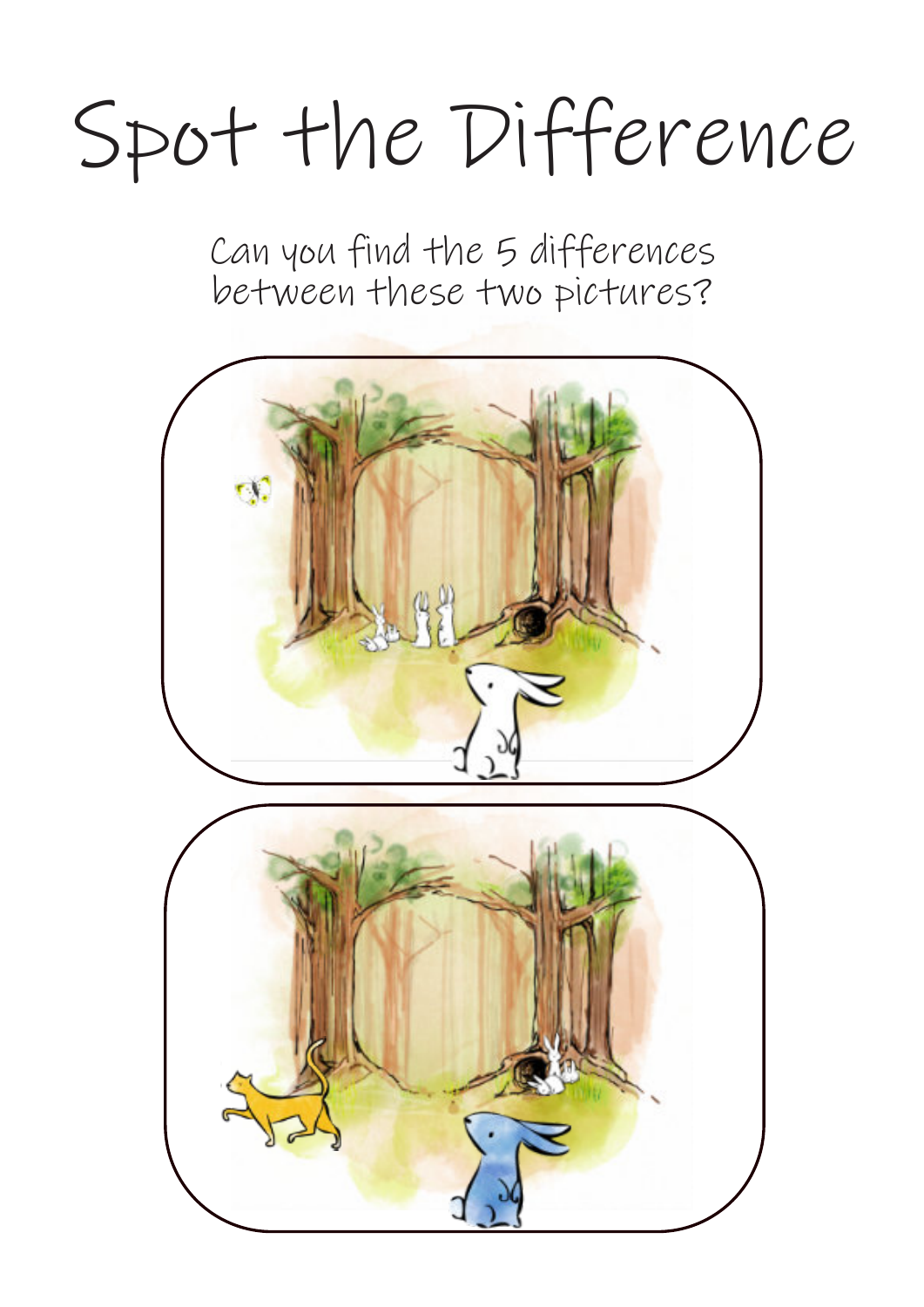My Rabbit Facts What do rabbits like to eat? Can you draw your own rabbit? How do rabbits keep their teeth healthy? Where do wild rabbits live? What are male and female rabbits called?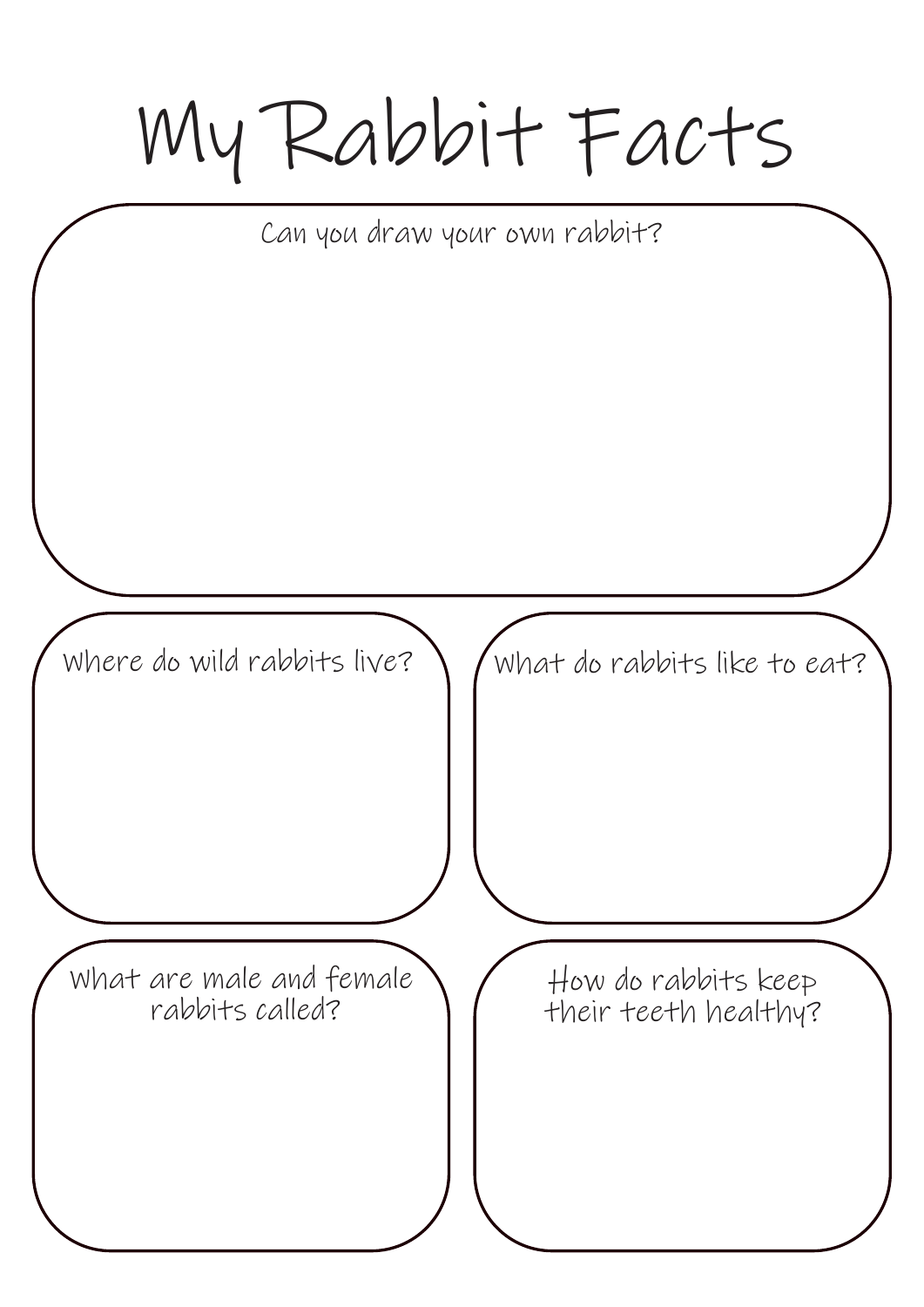## Label it!

Can you label the parts of the animals? How would you describe them?



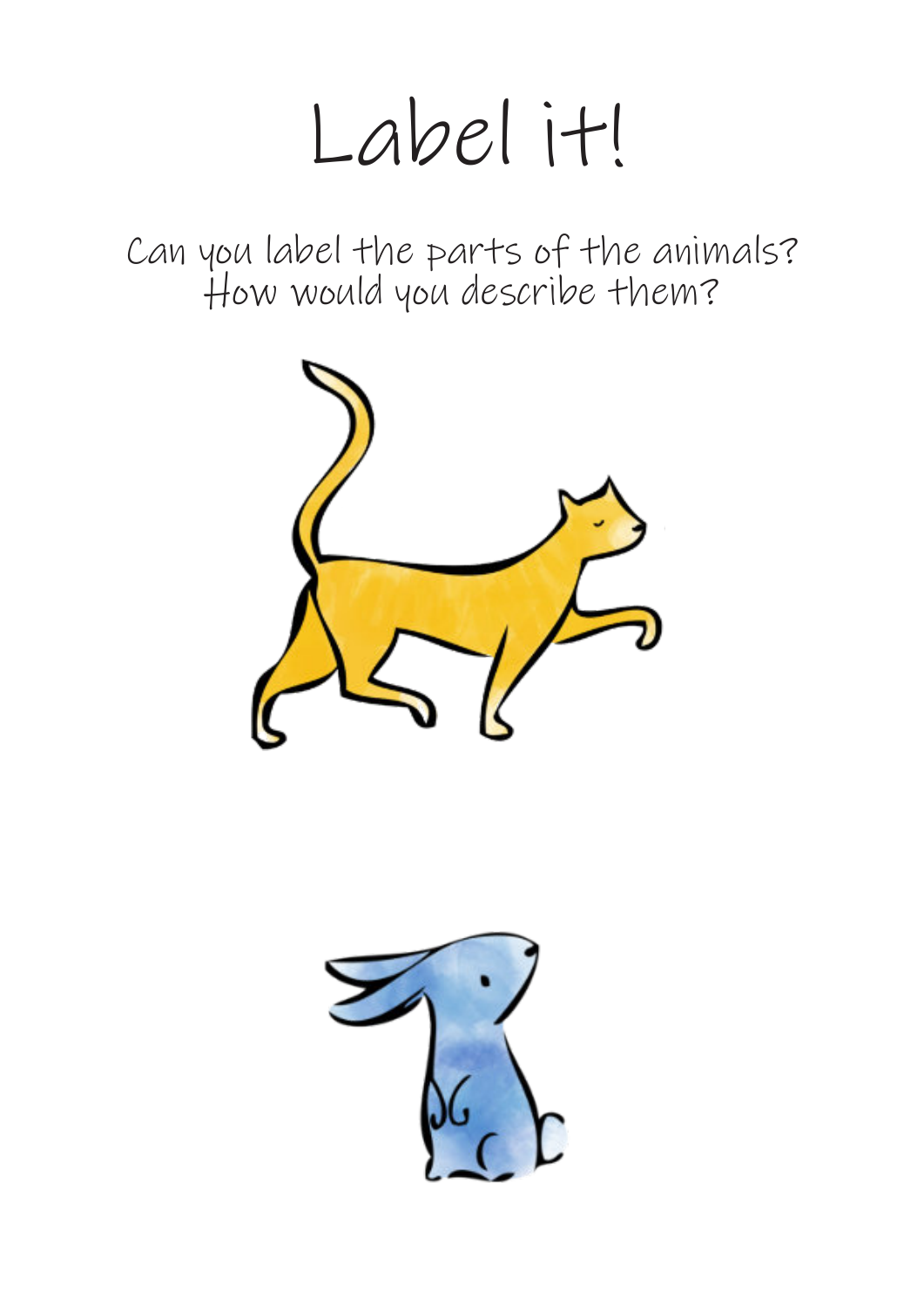## Story Matching

Cut out the text boxes and pictures. Can you match them and put them in the right order?

Juggi is scared and hides in a paint shop.

The blue paint spills onto her fur.

A kind girl called Emily helps Juggi the blue rabbit.

It starts to rain, and the blue paint is washed away.

The rabbit family are together again. Emily will never forget her blue rabbit.

Juggi misses home.

Emily helps Juggi find the big oak tree.

Juggi goes on an adventure to the big town.

Juggi meets emily's ginger cat called Dexter. They become good friends.